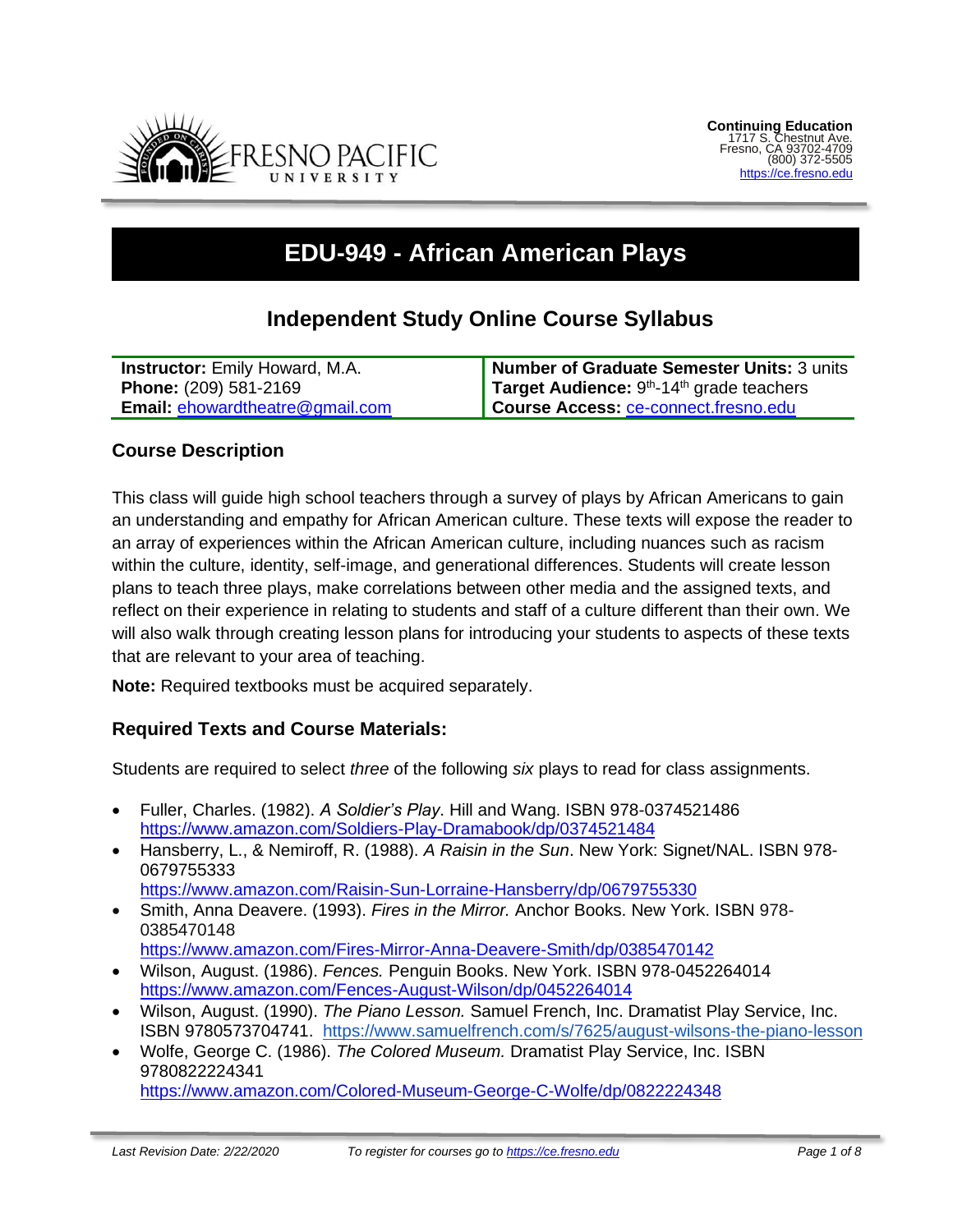**Note:** Students are responsible for purchasing their own textbook, analyzing the content, and applying what they learned to the course assignments. You are welcome to purchase used, ebook, or new versions to save money. You can order the book directly from the publisher or from one of several discount aggregators (for example): [http://books.nettop20.com](http://books.nettop20.com/)

**Online Resources:** Relevant online resources that support the course content and encourage further investigation will be available throughout the course assignments. Active hyperlinks are utilized throughout the course and will link to the appropriate information when clicked. These include videos, podcasts, worksheets, online activities, journal articles and other resources.

**Moodle:** Moodle is a web-based learning management system used to support flexible teaching and learning in both face-to-face and distance courses (e-learning). [https://moodle.org](https://moodle.org/) //<https://moodle.org/demo> // [https://docs.moodle.org](https://docs.moodle.org/)

## **Course Dates**

Self-paced; students may enroll at any time and take up to one year, from the date of registration, to complete assignments. Students may complete assignments in no less than three weeks for a 3 unit course (one week per unit).

## **National Standards Addressed in This Course**

## **National Common Core Arts Standards (NCCAS)** [nationalartsstandards.org](https://www.nationalartsstandards.org/)

[Responding/Reflect:](http://www.nationalartsstandards.org/sites/default/files/Theatre%20at%20a%20Glance%20-%20new%20copyright%20info.pdf)

TH: Re7.1.I. Respond to what is seen, felt, and heard in a drama/theatre work to develop criteria for artistic choices.

[Responding/Interpret:](http://www.nationalartsstandards.org/sites/default/files/Theatre%20at%20a%20Glance%20-%20new%20copyright%20info.pdf)

- TH:Re8.1.II. Apply concepts from a drama/theatre work for personal realization about cultural perspectives and understanding.
- TH:Re8.1.III. Use new understandings of cultures and contexts to shape personal responses to drama/theatre work.
- TH:Re9.1.II. Analyze and assess a drama/theatre work by connecting it to art forms, history, culture, and other disciplines using supporting evidence and criteria.
- TH:Re9.1.III. Research and synthesize cultural and historical information related to a drama/theatre work to support or evaluate artistic choices. Compare and debate the connection between a drama/theatre work and contemporary issues that may impact audiences.

[Connecting/Empathize](http://www.nationalartsstandards.org/sites/default/files/Theatre%20at%20a%20Glance%20-%20new%20copyright%20info.pdf)

TH:Cn10.1.I. Investigate how cultural perspectives, community ideas and personal beliefs impact a drama/theatre work.

## **Common Core English Language Arts Standards; Reading Literature**

- [CCSS.ELA-Literacy.RL.9-10.2](http://www.corestandards.org/ELA-Literacy/RL/9-10/2/) Determine a theme or central idea of a text and analyze in detail its development over the course of the text, including how it emerges and is shaped and refined by specific details; provide an objective summary of the text.
- [CCSS.ELA-Literacy.RL.11-12.1](http://www.corestandards.org/ELA-Literacy/RL/11-12/1/) Cite strong and thorough textual evidence to support analysis of what the text says explicitly as well as inferences drawn from the text, including determining where the text leaves matters uncertain.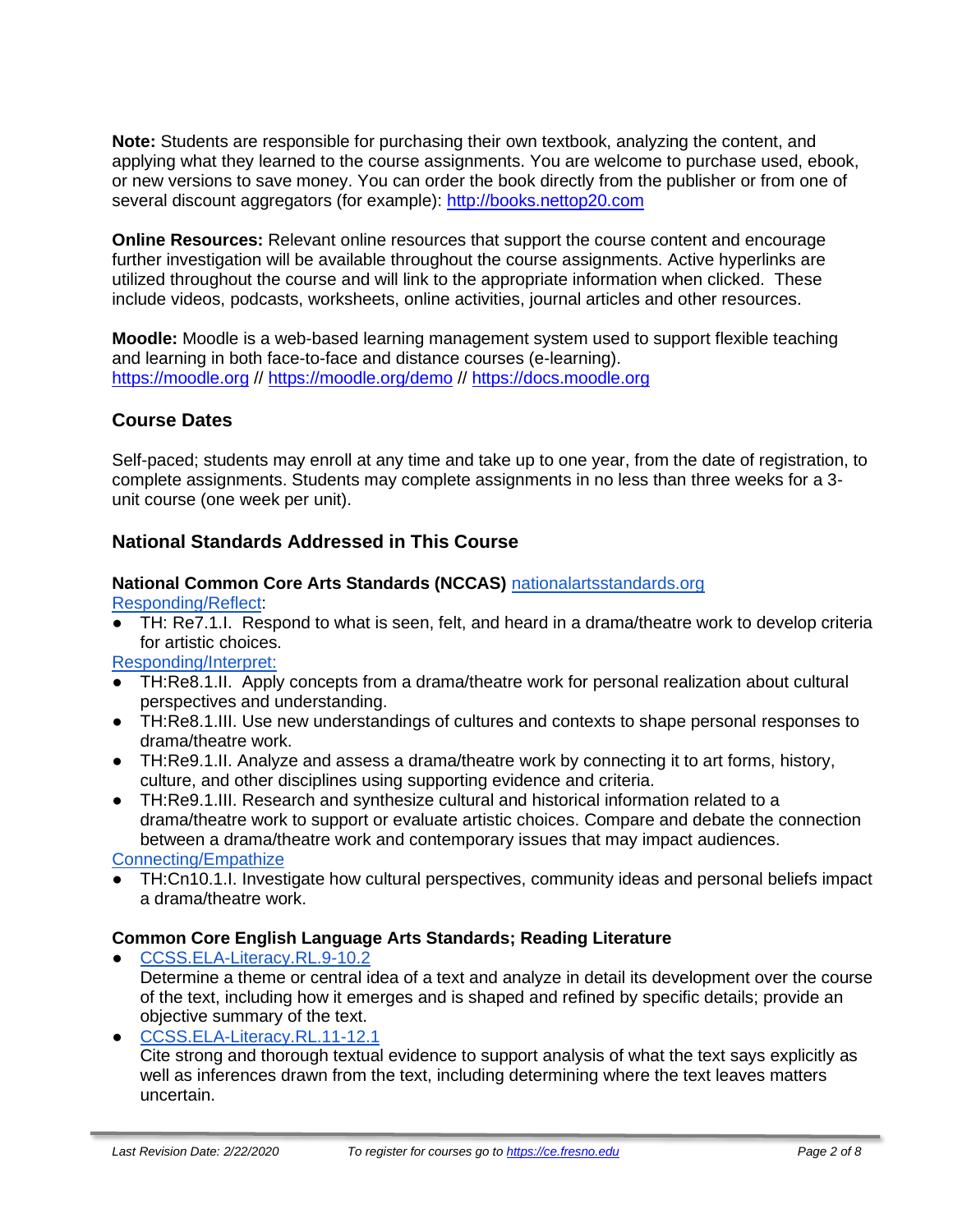## **Continuing Education Program Student Learning Outcomes**

| CE <sub>1</sub> | Demonstrate proficient written communication by articulating a clear focus,<br>synthesizing arguments, and utilizing standard formats in order to inform and<br>persuade others, and present information applicable to targeted use.                                    |
|-----------------|-------------------------------------------------------------------------------------------------------------------------------------------------------------------------------------------------------------------------------------------------------------------------|
| CE <sub>2</sub> | Demonstrate comprehension of content-specific knowledge and the ability to apply it<br>in theoretical, personal, professional, or societal contexts.                                                                                                                    |
| CE <sub>3</sub> | Reflect on their personal and professional growth and provide evidence of how such<br>reflection is utilized to manage personal and professional improvement.                                                                                                           |
| CE <sub>4</sub> | Apply critical thinking competencies by generating probing questions, recognizing<br>underlying assumptions, interpreting and evaluating relevant information, and<br>applying their understandings to the professional setting.                                        |
| CE <sub>5</sub> | Reflect on values that inspire high standards of professional and ethical behavior as<br>they pursue excellence in applying new learning to their chosen field.                                                                                                         |
| CE <sub>6</sub> | Identify information needed in order to fully understand a topic or task, organize that<br>information, identify the best sources of information for a given enquiry, locate and<br>critically evaluate sources, and accurately and effectively share that information. |

## **Student Learning Outcomes (SLOs) for This Course**

| <b>Student Learning Outcomes for This Course</b><br>By the end of this course student will be able to:                                   | <b>National Standards</b><br><b>Addressed in This</b><br>Course*                        | Continuing<br><b>Education</b><br><b>Program Student</b><br>Learning<br><b>Outcomes</b><br>Addressed** |
|------------------------------------------------------------------------------------------------------------------------------------------|-----------------------------------------------------------------------------------------|--------------------------------------------------------------------------------------------------------|
| 1. Read and respond to a theatre work including<br>personal realization about cultural perspectives                                      | TH:Re7.1.I., TH:Re7.1.II,<br>TH:Cn10.1.I.,                                              | CE 1, 2, 4, 5, 6                                                                                       |
| and understanding.                                                                                                                       | CCSS.ELA-                                                                               |                                                                                                        |
|                                                                                                                                          | Literacy.RL.9-10.2                                                                      |                                                                                                        |
| 2. Compare a body of work in different<br>mediums.                                                                                       | <b>NBPTS 1, 3, 4</b>                                                                    | CE <sub>4</sub>                                                                                        |
| 3. Research other mediums of art and<br>compare them to the required texts.                                                              | <b>TH:Re9.1.III</b><br>TH:Re9.1.II.                                                     | CE 1, CE 2, CE 4,<br>CE <sub>6</sub>                                                                   |
| 4. Develop lesson plans with the required texts<br>that incorporate Common Core NCCAS<br>Theatre and English Language Arts<br>standards. | TH:Re7.1.I., TH:Re7.1.II,<br>TH:Re7.1.III, TH:Re9.1.I.<br>TH:Re9.1.III.<br>TH:Cn10.1.I. | CE 2, CE 4, CE 6                                                                                       |
| 5. Engage in collaboration with other teachers to<br>share ideas and discuss elements of best<br>practices.                              |                                                                                         | CE <sub>6</sub>                                                                                        |
| 6. Evaluate his/her own current method of<br>addressing diversity in the classroom or staff for<br>making positive changes.              |                                                                                         | CE 3, 4, 5                                                                                             |

\* Please refer to the section on **National Standards Addressed in This Course**

\*\* Please refer to the section on **Continuing Education Program Student Learning Outcomes**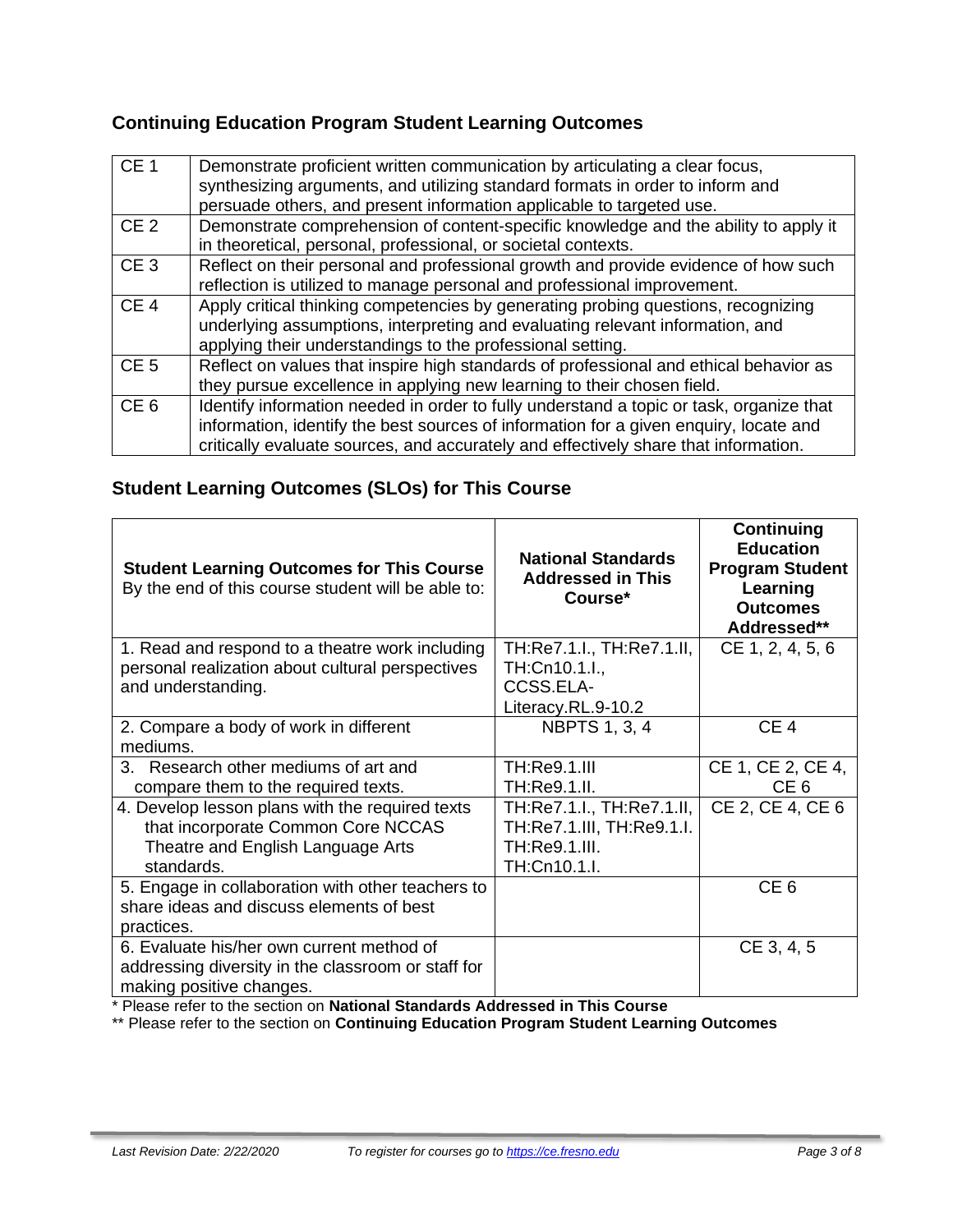**Topics, Assignments, and Activities**

| <b>Module</b><br><b>Module Title</b> | <b>Module Assignments and Activities</b>                                                                     | <b>Points</b><br><b>Possible</b><br>for Each<br><b>Assignment</b> |  |
|--------------------------------------|--------------------------------------------------------------------------------------------------------------|-------------------------------------------------------------------|--|
| <b>Welcome Module</b>                | Introduction video                                                                                           |                                                                   |  |
|                                      | <b>Course Syllabus</b>                                                                                       |                                                                   |  |
|                                      | <b>Introduce Yourself Forum</b>                                                                              |                                                                   |  |
|                                      | <b>Moodle Online Tutorial</b><br>$\bullet$                                                                   |                                                                   |  |
| Module $1 -$                         | 1.1 Read/respond "How to Teach Plays" PDF<br>$\bullet$                                                       | 10 pts                                                            |  |
| Setting the Stage                    | 1.2 Watch/respond Introduction to Script Analysis                                                            | 10 pts                                                            |  |
|                                      | 1.3 Listen/respond to Liturgists Podcast<br>$\bullet$                                                        | 10 pts                                                            |  |
| Module $2 -$                         | 2.1 Read Play #1, Journal Response<br>$\bullet$                                                              | 5 pts                                                             |  |
| Play #1                              | 2.2 Create Lesson Plan                                                                                       | 30 pts                                                            |  |
|                                      | 2.3 Write Character Analysis                                                                                 | 15 pts                                                            |  |
|                                      | 2.4 Choice: Comparative Essay or Creative Option                                                             | 15 pts                                                            |  |
|                                      | 2.5 Forum<br>$\bullet$                                                                                       | 5 pts                                                             |  |
| Module $3 -$                         | 3.1 Read Play #1, Journal Response<br>$\bullet$                                                              | 5 pts                                                             |  |
| Play #2                              | 3.2 Create Lesson Plan                                                                                       | 30 pts                                                            |  |
|                                      | 3.3 Write Character Analysis                                                                                 | 15 pts                                                            |  |
|                                      | 3.4 Choice: Comparative Essay or Creative Option                                                             | 15 pts                                                            |  |
|                                      | 3.5 Forum                                                                                                    | 5 pts                                                             |  |
| Module $4-$                          | 4.1 Read Play #1, Journal Response<br>$\bullet$                                                              | 5 pts                                                             |  |
| Play #3                              | 4.2 Create Lesson Plan                                                                                       | 30 pts                                                            |  |
|                                      | 4.3 Write Character Analysis                                                                                 | 15 pts                                                            |  |
|                                      | 4.4 Choice: Comparative Essay or Creative Option                                                             | 15 pts                                                            |  |
| Module $5-$                          | 4.5 Forum<br>$\bullet$                                                                                       | 5 pts                                                             |  |
|                                      | 5.1 Watch film version of play and respond<br>$\bullet$                                                      | 20 pts<br>20 pts                                                  |  |
|                                      | 5.2 Create and administer a survey<br>$\bullet$<br>5.3 Create action plan for future interactions with those | 20 pts                                                            |  |
|                                      | $\bullet$<br>of a different culture than your own                                                            |                                                                   |  |
| Course Wrap-up-                      | <b>Final Reflection Forum</b>                                                                                |                                                                   |  |
| Grading and                          | $\bullet$<br><b>Course Evaluation</b>                                                                        |                                                                   |  |
| Evaluation                           | $\bullet$                                                                                                    |                                                                   |  |
|                                      | <b>Course Completion Checklist</b><br>$\bullet$                                                              |                                                                   |  |
|                                      | <b>Grade Request / Transcript Request</b>                                                                    |                                                                   |  |
| <b>TOTAL POINTS</b><br>300 points    |                                                                                                              |                                                                   |  |

## **Grading Policies, Rubrics, and Requirements for Assignments**

## **Grading Policies**

- Assignments will be graded per criteria presented in the course rubrics.
- $A = 90-100\%$  and  $B = 80-89\%$ , (anything below 80% will not receive credit.)
- The discernment between an A or a B letter grade is at the discretion of the instructor based on the quality of work submitted (see course rubrics).
- Coursework falling below a B grade will be returned with further instructions.
- All assignments must be completed to receive a grade and are expected to reflect the quality that teacher-training institutions require of professional educators. If completed assignments do not meet this standard, students will be notified with further instructions from the instructor.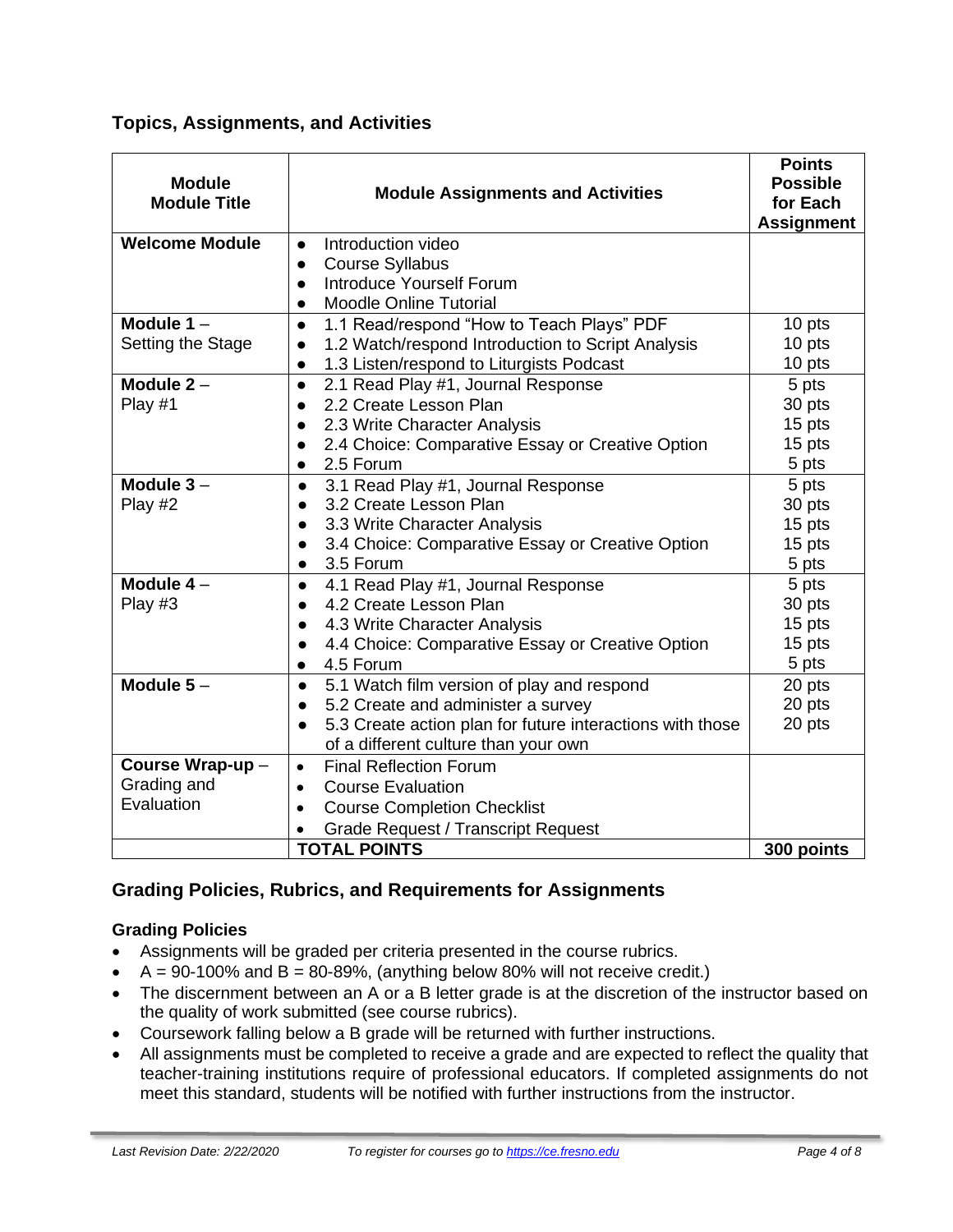#### **Grading Rubrics**

| Grade     | <b>Percent</b> | <b>Description</b> | <b>Rubric</b>                                                                                                                                                                                      |
|-----------|----------------|--------------------|----------------------------------------------------------------------------------------------------------------------------------------------------------------------------------------------------|
| A         | 90-100%        | Excellent          | Meets all course/assignment<br>requirements, significant evidence of<br>subject mastery - excellent<br>demonstration of graduate level<br>professional development scholarship.                    |
| в         | 80-89%         | Very good          | Adequately meets the criteria for all<br>course/assignment requirements -<br>demonstrates subject competency and<br>very good graduate level professional<br>development scholarship.              |
| <b>NC</b> | Below 80%      | Unacceptable       | Does not meet the minimum criteria for<br>all course/assignment requirements and<br>demonstrated little, if any, evidence of<br>acceptable graduate level professional<br>development scholarship. |

#### **Writing Requirements**

- **Superior:** Writing is clear, succinct, and reflects graduate level expectations. Clearly addresses all parts of the writing task. Maintains a consistent point of view and organizational structure. Include relevant facts, details, and explanations.
- **Standard:** Writing is acceptable with very few mistakes in grammar and spelling. Addresses most parts of the writing task. Maintains a mostly consistent point of view and organizational structure. Include mostly relevant facts, details, and explanations.
- **Sub-standard:** Writing contains noticeable mistakes in grammar and spelling. Does not address all parts of the writing task. Lacks a consistent point of view and organization structure. May include marginally relevant facts, details, and explanations.

#### **Lesson Plan Requirements**

- **Superior:** Instructional goals and objectives clearly stated. Instructional strategies appropriate for learning outcome(s). Method for assessing student learning and evaluating instruction is clearly delineated and authentic. All materials necessary for student and teacher to complete lesson clearly listed.
- **Standard:** Instructional goals and objectives are stated but are not easy to understand. Some instructional strategies are appropriate for learning outcome(s). Method for assessing student learning and evaluating instruction is present. Most materials necessary for student and teacher to complete lesson are listed.
- **Sub-standard:** Instructional goals and objectives are not stated. Learners cannot tell what is expected of them. Instructional strategies are missing or strategies used are inappropriate. Method for assessing student learning and evaluating instruction is missing. Materials necessary for student and teacher to complete lesson are missing.

#### **Discussion Forum Requirements**

● **Superior:** Response was at least 1 page (3 fully developed paragraphs) in length. Thoroughly answered all the posed questions, followed all the assignment directions, proper grammar and no spelling errors. Language is clear, concise, and easy to understand. Uses terminology appropriately and is logically organized.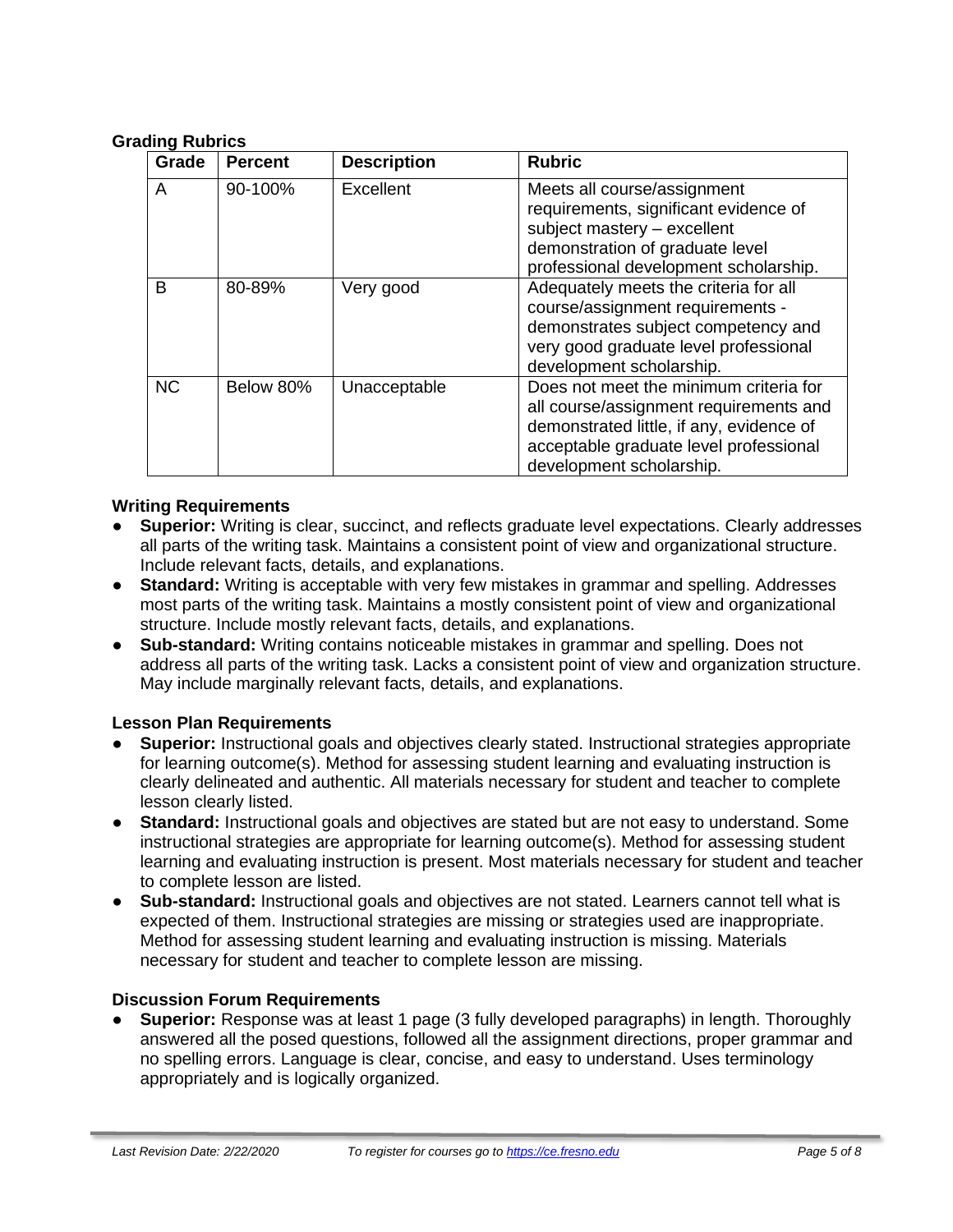- **Standard:** Response was ½ to 1 page in length (2-3 fully developed paragraphs). Answered all the questions but did not provide an in-depth analysis, followed most of the assignment directions, proper grammar and no spelling errors. Language is comprehensible, but there a few passages that are difficult to understand. The organization is generally good.
- **Sub-standard:** Response was less than ½ page in length (1 paragraph). Did not answer all the required questions and/or statements or responses were superficial, vague, or unclear, did not follow the assignment directions, many grammar and spelling errors. Is adequately written, but may use some terms incorrectly; may need to be read two or more times to be understood.

## **Instructor/Student Contact Information**

Throughout the course participants will be communicating with the instructor and their classmates on a regular basis using asynchronous discussion forums. A virtual office is utilized for class questions and students are provided with instructor contact information in the event they want to make email or phone contact. In addition, students are encouraged to email or phone the instructor at any time. Students will also receive feedback on the required assignments as they are submitted.

#### **Discussion Forums**

Participation is an important expectation of this course and all online courses. Online discussions promote reflection and analysis while allowing students to appreciate and evaluate positions that others express. While students may not be engaging with the same students throughout this course they will be expected to offer comments, questions, and replies to the discussion question whenever possible. The faculty role in the discussion forum is that of an observer and facilitator.

#### **Coursework Hours**

Based on the Carnegie Unit standard, a unit of graduate credit measures academic credit based on the number of hours the student is engaged in learning. This includes all time spent on the course: reading the textbook, watching videos, listening to audio lessons, researching topics, writing papers, creating projects, developing lesson plans, posting to discussion boards, etc. Coursework offered for FPU Continuing Education graduate credit adheres to 45 hours per semester unit for the 900-level courses. Therefore, a student will spend approximately 135 hours on a typical 3-unit course.

## **Services for Students with Disabilities**

Students with disabilities are eligible for reasonable accommodations in their academic work in all classes. In order to receive assistance, the student with a disability must provide the Academic Support Center with documentation, which describes the specific disability. The documentation must be from a qualified professional in the area of the disability (i.e. psychologist, physician or educational diagnostician). Students with disabilities should contact the Academic Support Center to discuss academic and other needs as soon as they are diagnosed with a disability. Once documentation is on file, arrangements for reasonable accommodations can be made. For more information and for downloadable forms, please go to [https://www.fresno.edu/students/academic](https://www.fresno.edu/students/academic-support/services-students-disabilities)[support/services-students-disabilities.](https://www.fresno.edu/students/academic-support/services-students-disabilities)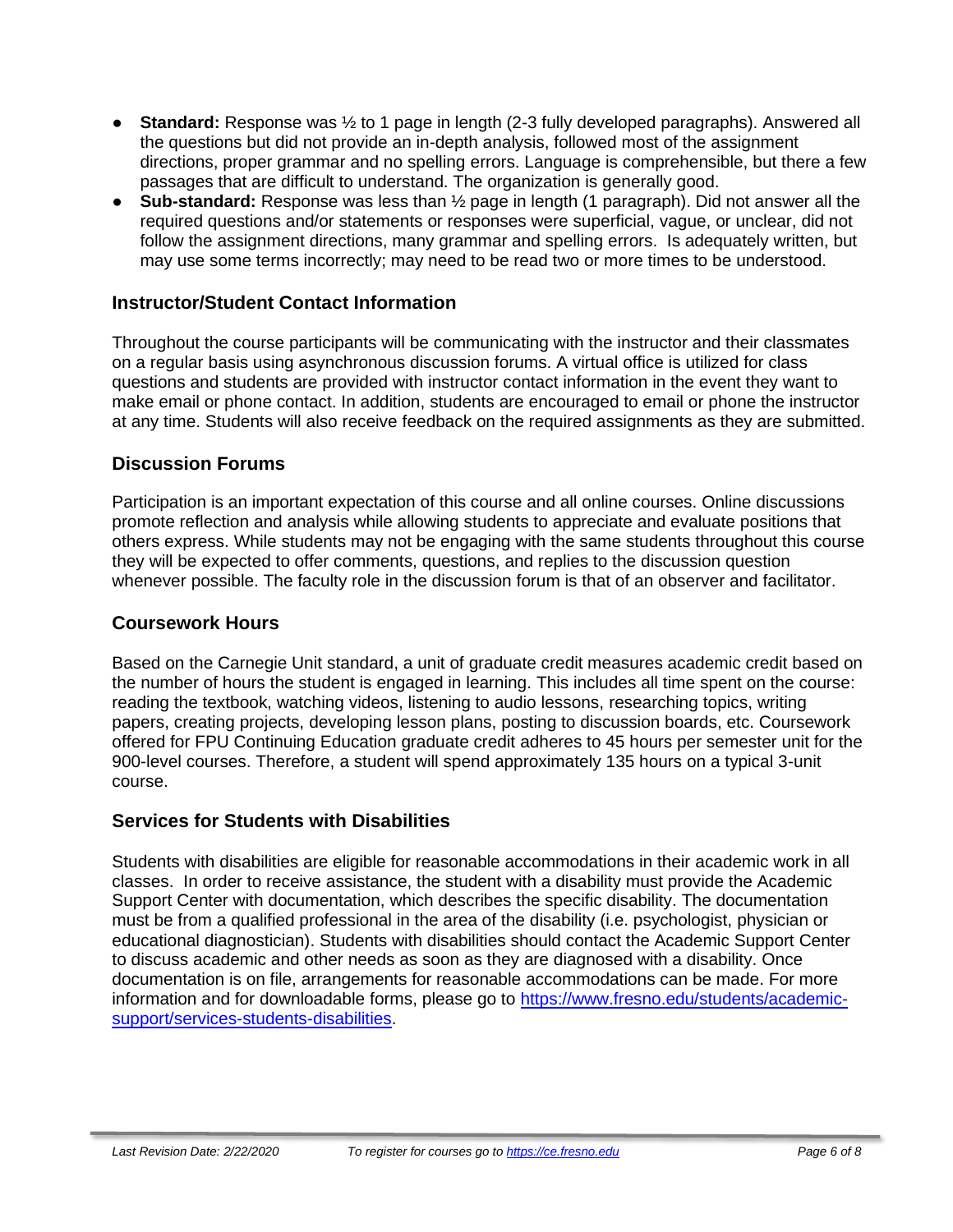## **Plagiarism and Academic Honesty**

All people participating in the educational process at Fresno Pacific University are expected to pursue honesty and integrity in all aspects of their academic work. Academic dishonesty, including plagiarism, will be handled per the procedures set forth in the Fresno Pacific University Catalogue <https://www.fresno.edu/students/registrars-office/academic-catalogs>

## **Technology Requirements**

To successfully complete the course requirements, course participants will need Internet access, can send and receive email, know how to manage simple files in a word processing program, and have a basic understanding of the Internet. Please remember that the instructor is not able to offer technical support. If you need technical support, please contact your Internet Service Provider.

**Moodle:** This course will be delivered totally online. Moodle is a learning management system that provides students access to online resources, documents, graded assignments, quizzes, discussion forums, etc. Moodle is easy to learn and has a friendly user interface. To learn more about Moodle, go to [https://docs.moodle.org/33/en/Student\\_FAQ.](https://docs.moodle.org/33/en/Student_FAQ) There are also some student tutorials on the Center for Online Learning website at Fresno Pacific University - [https://col.fresno.edu/student.](https://col.fresno.edu/student)

**Moodle Site Login and Passwords:** Students will need to have internet access to log onto [https://ce-connect.fresno.edu.](https://ce-connect.fresno.edu/) The username and password numbers for Moodle access will be sent to you by the university using the email address you submitted at the time of registration. The instructor will then contact you with a welcome communication. If you need help with your username and password recovery, please contact the Continuing Education office at (800) 372- 5505 or (559) 453-2000 during regular office hours - Mon-Fri 8:00 am to 5:00 pm. or email them at [prof.dev@fresno.edu.](mailto:prof.dev@fresno.edu)

**Getting Help with Moodle:** If you need help with Moodle, please contact the Center for Online Learning (COL), by telephone or the website. Help by phone (559) 453-3460 is available Mon-Thurs 8:00 am to 8:00 pm and on Fridays from 8:00 am to 5:00 pm, or by filling out a "Request Services" form at [https://col.fresno.edu/contact/request-services.](https://col.fresno.edu/contact/request-services) Please identify that you are with the "School = Continuing Education".

## **Final Course Grade and Transcripts**

When all work for the course has been completed, students will need to logon to the Continuing Education website [\(https://ce.fresno.edu/my-account\)](https://ce.fresno.edu/my-account) and "Request Final Grade". Once the instructor receives the requests and submits the grade online, students may log back in to view their Final Grade Report or order transcripts online. Please allow at least two weeks for the final grade to be posted. For more information, see the Continuing Education Policies and Procedures at [https://ce.fresno.edu/ce-policies-and-procedures.](https://ce.fresno.edu/ce-policies-and-procedures)

## **University Policies and Procedures**

Students are responsible for becoming familiar with the information presented in the Academic Catalog and for knowing and observing all policies and procedures related to their participation in the university community. A summary of university policies may be found on the university website at [https://www.fresno.edu/students/registrars-office/academic-catalogs.](https://www.fresno.edu/students/registrars-office/academic-catalogs)